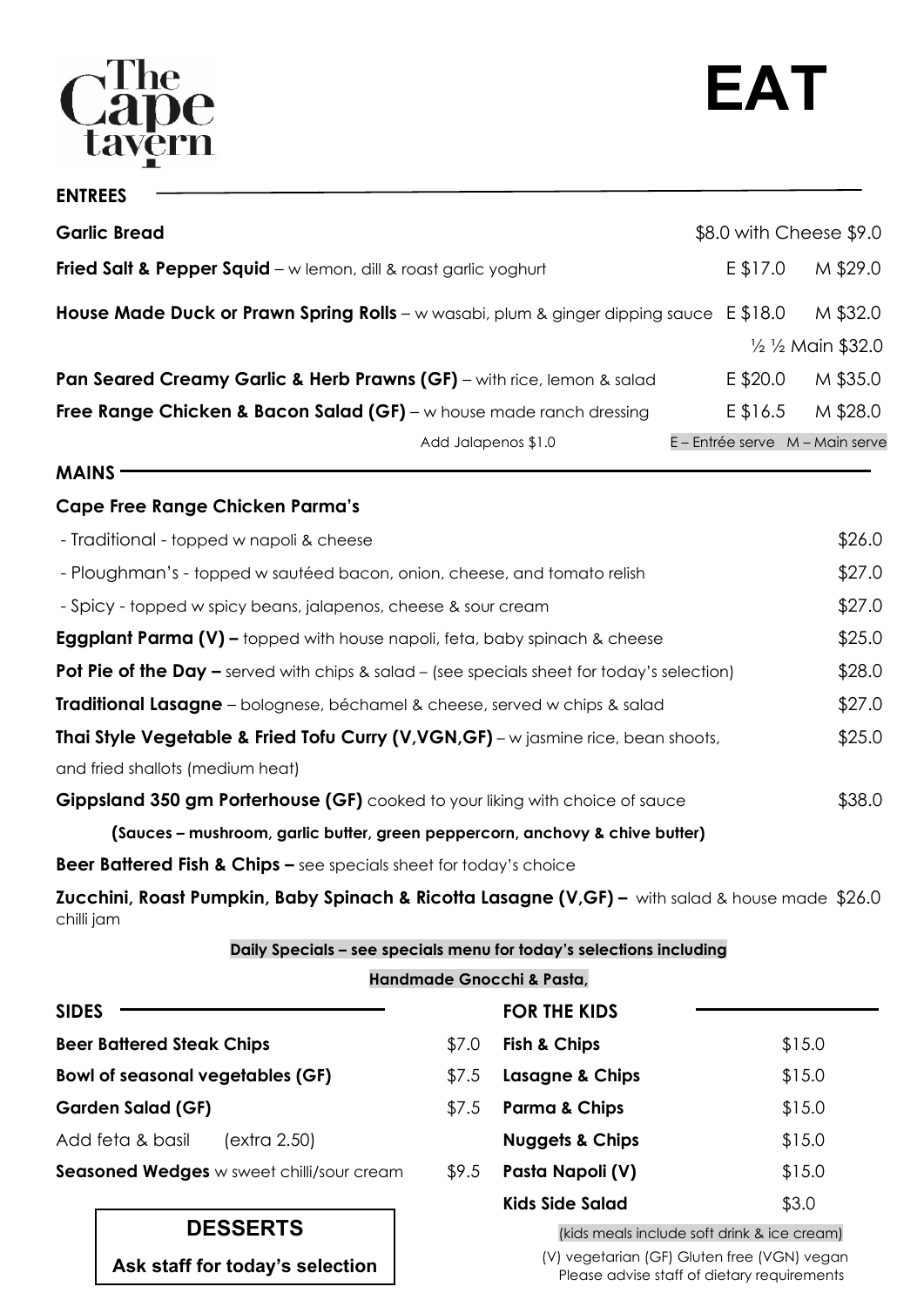# **Cape**<br>tavern

# **BEER & WINE**

# **WINE BY THE GLASS**

| <b>WHITE</b>                                  | <b>Glass</b> | <b>Bottle</b> |
|-----------------------------------------------|--------------|---------------|
| Richland Moscato (Riverina N.S.W.)            | 7.5          | 28.0          |
| McPherson Sparkling (Nagambie VIC.)           | 7.5          | 30.0          |
| Paladino Pinot Grigio (Italy)                 | 8.0          | 32.0          |
| 'The Source' Chardonnay (Yarra Valley VIC.)   | 8.0          | 35.0          |
| Mount Riley Sauvignon Blanc (Marlborough NZ.) | 8.0          | 33.0          |
| Yalumba Rosé (Barossa Valley S.A.)            | 8.0          | 32.0          |
| Francesco Prosecco (King Valley VIC.)         | 8.0          | 35.0          |
| <b>RED</b>                                    |              |               |
| 'The Source Shiraz' (Barossa Valley S.A.)     | 7.5          | 32.0          |
| Zilzie S23 Merlot (N.S.W.)                    | 8.0          | 33.0          |
| Mount Avoca Cabernet Sauvignon (Avoca VIC.)   | 8.0          | 35.0          |
| Terra Felix Shiraz (Heathcote VIC.)           | 10.0         | 38.0          |
| Mount Riley Pinot Noir (Marlborough N.Z.)     | 12.0         | 42.0          |

# **BEER**

| <b>BEERS ON TAP</b>      | <b>Pot</b> | <b>Schooner</b> |
|--------------------------|------------|-----------------|
| Carlton Draught          | 5.5        | 7.5             |
| Young Henrys Cider       | 6.4        | 8.8             |
| Stone & Wood Pacific Ale | 6.5        | 9.0             |
| Young Henrys Pale Ale    | 6.5        | 9.0             |
| Sailors Grave IPA        | 6.6        | 9.2             |
| <b>Burra Dark Ale</b>    | 6.6        | 9.2             |
|                          |            |                 |

## **BOTTLED BEER Bottle Bottle Bottle Bottle**

| Loch Brewery (500ml) (Local)         |      | James Squire                 |
|--------------------------------------|------|------------------------------|
| Best Bitter/County Ale/Dark Ale/ IPA | 14.0 | Amber Ale/Pale Ale/Golder    |
| Coopers Pale Ale/Coopers Stout       | 8.0  | Corona                       |
| White Rabbit 'White Ale' or Dark Ale | 8.0  | Peroni Blue/Red              |
| Coldstream Porter / Golden Ale       | 8.0  | Coldstream Apple Cider       |
| Burra Brewery (Local)                |      | Hills Pear Cider             |
| IPA / Golden Ale / Pale Ale          | 8.0  | O'Briens Gluten Free         |
| Miners Stout / Harvest Ale           | 9.0  | Pale Ale / Brown Ale / Lager |
| Sailors Grave (Gippsland)            |      |                              |
| Gose / Lemon Meringue                | 8.0  |                              |
| Coffee Breakfast Stout / Dark Emu    | 9.0  |                              |
| Ginger & Cinnamon                    |      |                              |

|                                      |      |                               | ----- |
|--------------------------------------|------|-------------------------------|-------|
| Loch Brewery (500ml) (Local)         |      | James Squire                  |       |
| Best Bitter/County Ale/Dark Ale/ IPA | 14.0 | Amber Ale/Pale Ale/Golden Ale | 8.0   |
| Coopers Pale Ale/ Coopers Stout      | 8.0  | Corona                        | 7.5   |
| White Rabbit 'White Ale' or Dark Ale | 8.0  | Peroni Blue/Red               | 8.0   |
| Coldstream Porter / Golden Ale       | 8.0  | Coldstream Apple Cider        | 8.0   |
| <b>Burra Brewery (Local)</b>         |      | Hills Pear Cider              | 8.0   |
| IPA / Golden Ale / Pale Ale          | 8.0  | O'Briens Gluten Free          | 8.0   |
| Miners Stout / Harvest Ale           | 9.0  | Pale Ale / Brown Ale / Lager  |       |
|                                      |      |                               |       |